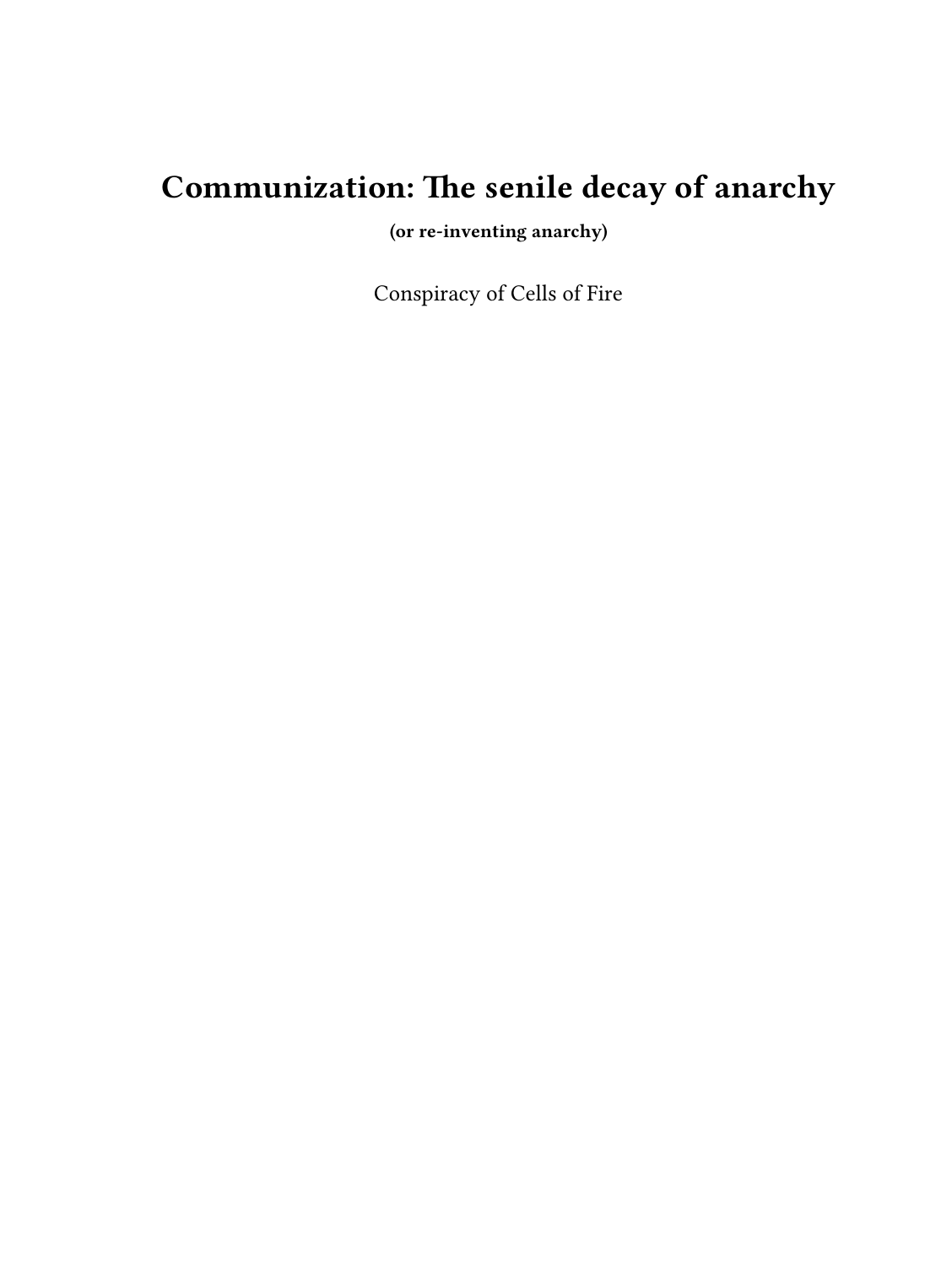## **Contents**

| ii) Overcoming revolutionary myths $\dots \dots \dots \dots \dots \dots \dots \dots \dots \dots \dots$ |  |
|--------------------------------------------------------------------------------------------------------|--|
|                                                                                                        |  |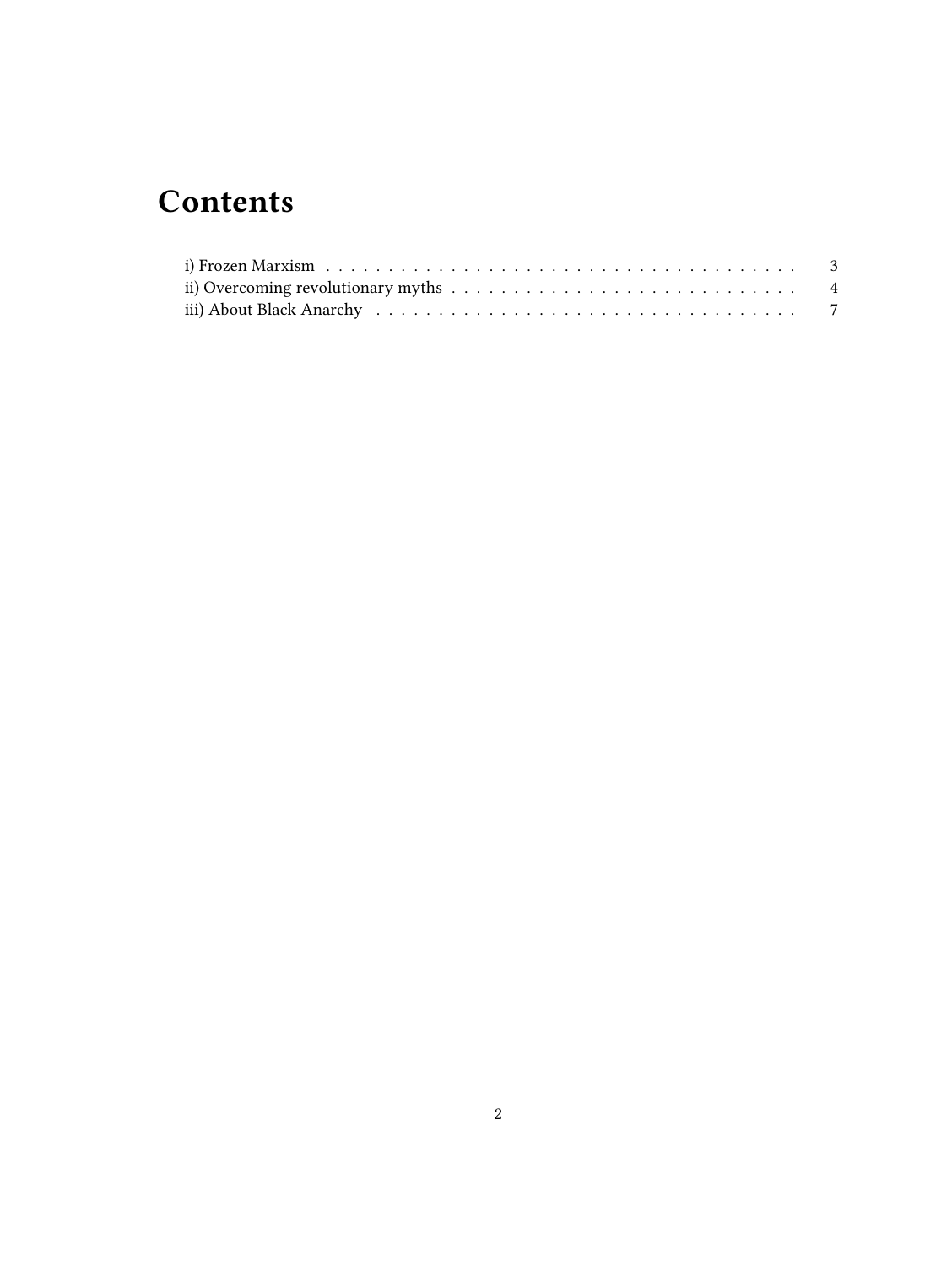#### <span id="page-2-0"></span>**i) Frozen Marxism**

Today's era smells like engine oil, cheap labor sweat and naphthalene of the morality of voluntary obedience… We do not want to be defined by the culture of techno-industrial fascism, the white uniforms of scientists, the neckties of technocrats, the eager silences of ordinary people, the stupid smiles of consumers… We do not match with the aesthetics of the glass world of flat television screens, the digital imitation of the life of social media, the display windows of lifestyle, the lens of security cameras. We do not fit in the society of captivity, the police checks of our identification papers, the supervision of security guards, the laws of the judges, the locked doors of prisons. We do not settle for the average normality dictated by morality, we don't amuse our boredom with psychotropic drugs, we aren't covered by the coldness of empty relations, we don't read… Marx.

Today we live to the rhythm of a generalized crisis. Our daily life is throttled from the tyranny of numbers. Our life resembles an accounting book, whose calculations always find it deficient and indebted. They overwhelm us with financial terms and definitions, one half of which are unknown and the other half of no interest to us. The wandering charlatans of all ideologies, roam from one financial conference to the other and bombard us with ramblings and often incomprehensible interviews-speeches, each of them presenting his own social antidote to the economic crisis. On the shelves of the ideological supermarket every faithful consumer will find the antidote that suits him, in all shades. There are "revolutionary" antidotes, even "anarchist" ones. In Greece, the neo-communists, ex-anarchists, mix in the cauldron of ideologies anarchist labels, with plenty of frozen Marxism, anti-imperialism and a pinch of disguised national liberation. The new tension of "serious" anarchy dresses itself in a formal way and launches the trend of anticapitalist struggle on a red background. The rhetoric of the neo-communists – "anarchists" talks about everything. In an effort to build a social marketing of propaganda for the masses, it promotes generalizations sanctifying the "oppressed people" and "workers" who, obviously, for them are "not accountable" for their responsibilities and silences, uses covertly socially palatable national references, such as "the Greek people", "our country" and promises "social salvation" with the coming of post-revolutionary society, preaching in the assemblies of the need for centralizedstructures… It seems that some neo-communists already rehearse their future offices. Perhaps, this what they train themselves for now, selling hegemony, experience coming from age and the wisdom of a leader within the anarchist milieu.

There, then, where some see an opportunity, because of the economic crisis, we see a trap. A trap of sinking in the swamp of confusion, of fantasies about the social "good" deriving from Marxist analysis, of certainties about revolutionary subjects, of economism.

First of all, the global crisis we are experiencing today is not just a crisis of numbers, financial figures and mathematics, but part of the overall crisis of values and conscience in the world of authority. It is the cannibalistic crisis of western lifestyle which after it grew big consuming blood and oil from the "underdeveloped", it now feeds from the flesh. Today, the "developed world" not only lives in the grip of economic tyranny, but also in the desert of spiritual and emotional bankruptcy.

Unlike the Marxists and their "anarchist" great-grandchildren, who want to interpret life with the rationality of mathematics, we seek our liberation inside the blasts of a permanent existential revolt of relations, situations, values, morals, and everyday life.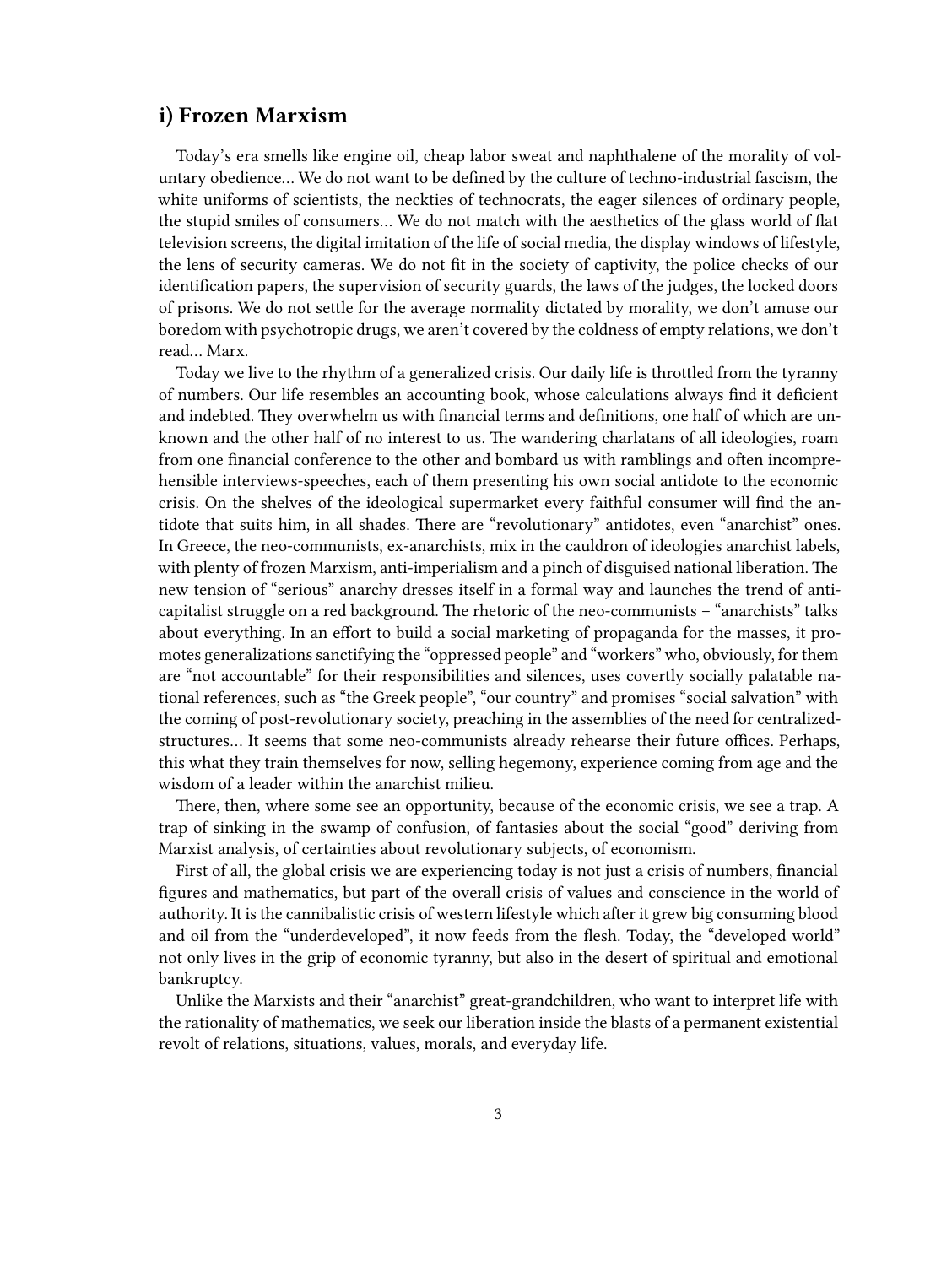Even the economy, which is the center of the tedious analysis of the communists, for us it is not a series of ordered numbers leading to the equation of the class struggle. Instead, the economy is, first and foremost, a hierarchical social relationship that speaks the language of money. Money is a symbol of accumulated power. It is a property title that owns objects, land, time, admiration, relationships, people. The anarchist challenge, then, cannot be trapped in the demand for "better wages", "lower taxes", "economic equality"… One cannot destroy the morality of property by making it equal and uniform to all.

The experiment of communist totalitarian regimes spawned monsters, dictatorships of the proletariat and obedient subjects. One cannot exorcise ugliness with a new ugliness, simply by changing the name to something more "social" and imagining that through the "anti-imperialist struggle", the country won't become a "modern colony ".

Even if one removes money, authority will find new beads and mirrors to swap for the obedience of the natives. Besides, authority is older than capitalism and money. So we laugh, but also get bored from the analysis and the texts of the anarcho-marxist theoretical moles. They write and rewrite super-analysis, but their figures don't add up, as they cannot understand that life does not fit in the labels they stick to it ... "proletariat," "class struggle," "anti-imperialist struggle"… First of all, anti-imperialist struggle does not require an overall anti-state perception of the anarchist struggle. Anti-imperialist struggle is also being conducted by the bureaucratic fossil of KKE (Greek Communist Party). At the same time, reading behind the lines both in the texts of the ex-anarchist now communists, we see a deliberate crypto-patriotism. National references (our country, the Greek people, etc.), focusing on the "foreign capital" (as if capital has a nationality), combined with the complete absence of anti-state edges is at least suspicious. The neo-communists – ex-anarchists do not speak for a moment about the destruction of the state. Instead, they speak in a denunciatory, political way aiming for its wide consumption and present themselves as the far left of the left government, which they denounce, but without openly declaring war against it. The extra-parliamentary opposition to the leftist government of SY.RI.Z.A. has nothing to do with anarchy and freedom. We do not seek neither a reform of the system, nor its leftist grooming; all we want is its total destruction. However, we live in strange days and we have to rearm even the most fundamental parts of anarchy…

Authority, then, is not just ugly, sullen faces attached to miserable bodies decorated with suits and ties, in the same way anarchy is not "honest worker's sweat" and "The reading of the complete works of Marx and Bakunin"… Surely the first ones must become ideal shooting targets for Kalashnikov bursts, but this is not enough…

Authority is a social relationship.

Authority is born even in our friendships, in our meetings, in our love, in our daily lives.

Again, we have to cast it out of our relations. Of course, this is done only through a belligerent/ armed confrontation with the existent, as our searches are not a hippie inner meditation but practical wishes best expressed when our fingers fill magazines with bullets and our hands arm our weapons to "talk"…

### <span id="page-3-0"></span>**ii) Overcoming revolutionary myths**

The class of the poor, the oppressed, the "ones at the bottom", the workers, is a faded label, which for us does not represent anything in itself . They are words that are lost in the void and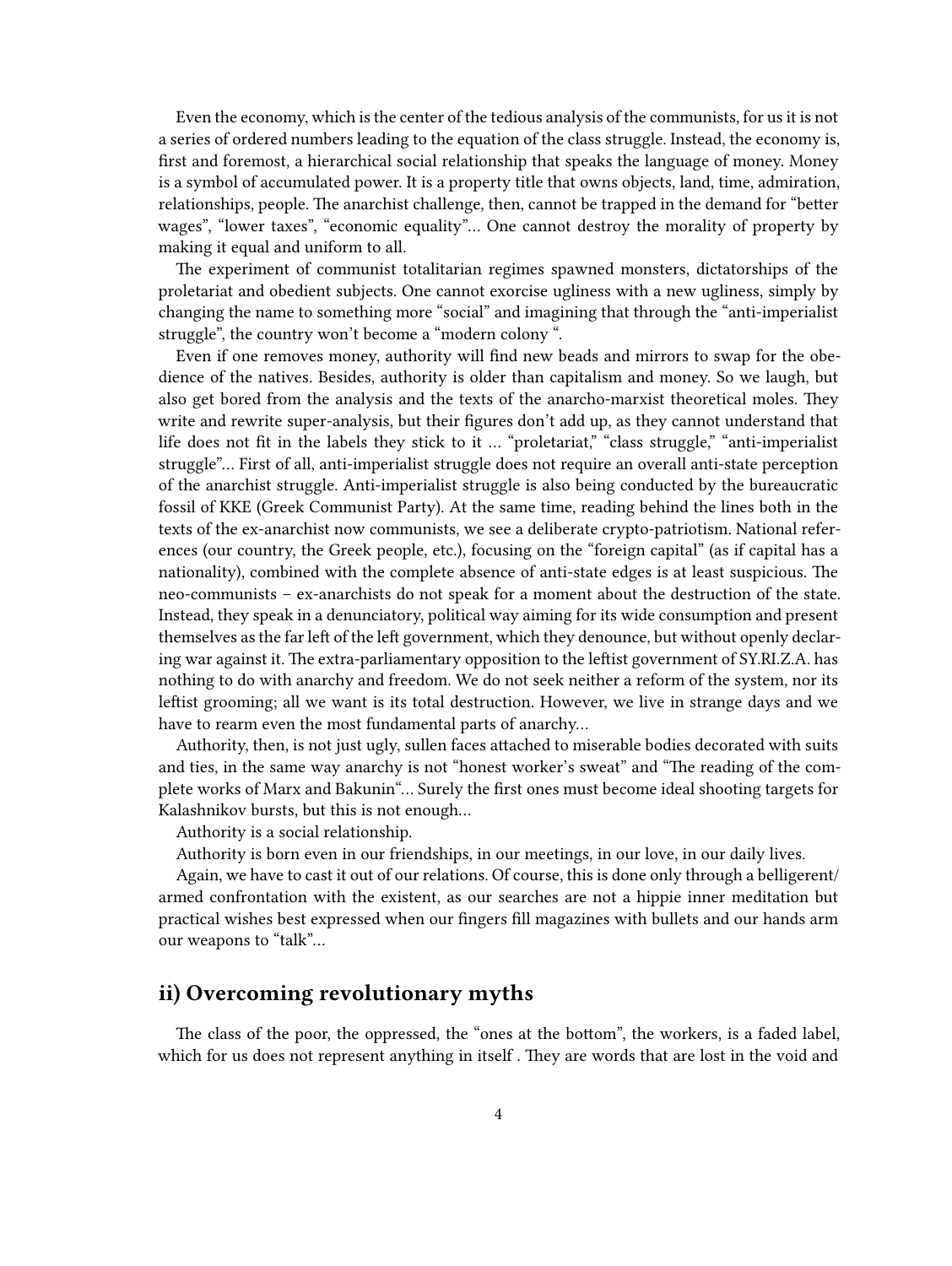their echo is immersed in a past that has been overcome. The working class is a massive forced social identity, which crushes the uniqueness and particularity of the individual, of every different man under its weight. The people is the fairytale that connects a variety of persons with completely different perceptions, habits, anxieties, thoughts, personalities, characteristics most of them regressing into confusion, homogenized in the mouths of politics experts with the name "the people". The people, the society is the realm of contradictions. It is the common place of origin, and we who deny the ethics and values of society also come from it, but it leads to different options of destinations. Within the society reside slaves who want to look like their bosses, subjects who worship order, conservatives who defend normality, the petty bourgeois who worship property, the fascists who fear everything different, the good citizens who fall in love with the privacy of their home and the cleanliness of their furniture, the underclass that envy the ensconced, the ensconced who are indifferent, the poor who grumble but are afraid to act, immigrants, delinquents who admire the privileged… At the same time, within the same society, there are progressives, sensitive philanthropists, leftists, pacifists, communists, libertarians, anarchists, revolutionaries even the nihilists-negators of society.

What is called "the people", "society" is all the above mosaic of relations between a fog of persons, some of them connected with an affinity of perceptions and experiences, others at a fierce war with each other.

The people is always seen in a positive way. The people are claimed by all, from the fascists and conservatives to leftists and anarchists. The people are "poor", "honest", "depressed", "wronged" and of course "wise" when voting… The people and the working class, according to political experts, is eternally deluded, thus always in need of guidance. Marxists and their anarchist greatgrandchildren are always willing to guide (in the name of "the people" of course) and offer the promised land, the post-revolutionary society. In their texts, posters and events, they always speak in plural, using the collective "we" of the people, the workers, the proletariat, considering that, presenting themselves as part of the proletariat, they will become more likeable and the take the people on their side. The funny thing is that, usually, the political representatives of the proletariat have no connection with it, as, to put it in a "class" way, they come from petty bourgeois or middle-class layers (eternal students, regulars and owners of coffeehouses, economically dependent from their parents etc..).

As new messiahs–liberators , they address the motley mass of the working class, considering it as the ultimate revolutionary subject. But from within the working class comes the indifference of many, the misery of the petty bourgeoisie, the patriotic cannibalism, the 500,000 voters of the fascist Golden Dawn, law-abiding citizens, informants, the conservatives, the pious of the churches, the faithful TV-viewers, the zombies of the digital world and social media, the happy consumers…

What connects us as anarchists with all these people?... From the absolute nothing, until irreconcilable hostility. Anarchy and the labor movement followed two parallel lines and it is geometrically proven that parallel lines do not intersect. Why, then, should we acknowledge the oppressed in a general and vague way as "brothers" and talk about class war, along people with whom we do not have anything in common? Better to put forward the overall anarchist attack that eliminates all these illusions of the common front of the oppressed. Because right now, all that connects us with the oppressed is the economic condition we are required to live in. But the common coercive economic condition we experience as marginalized, along with the poor, the unemployed, workers, migrants is a forced condition and not a conscious choice. Except from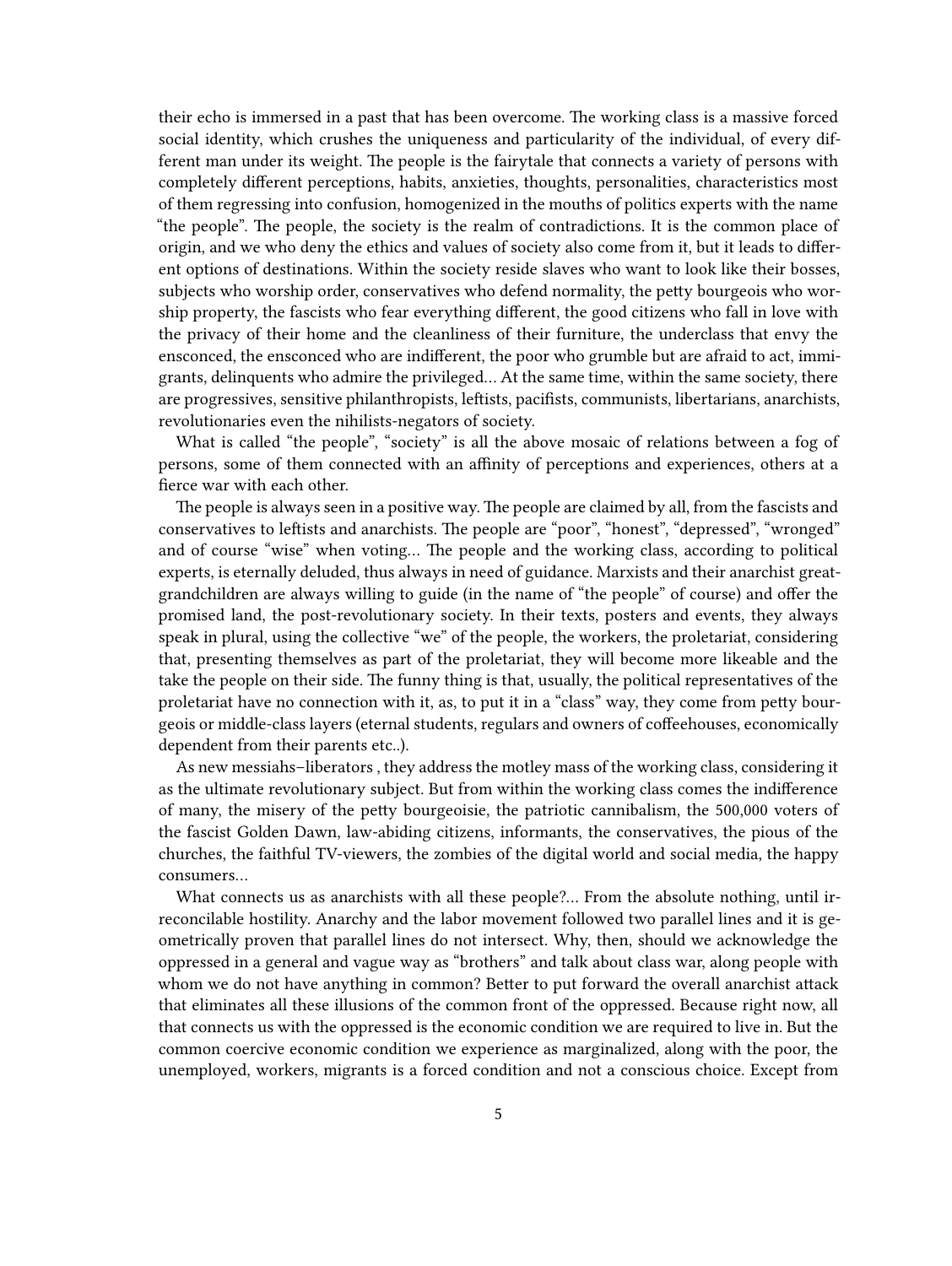all of us who consciously chose the social margin and refused material privileges, what most oppressed people desire is not to destroy the world of exploitation, but to move to their bosses' mansions, wear their clothes, imitate their manners and, in turn, oppress all those under their authority. The slave who seeks rights without having a liberating conscience will soon seek to wear his master's suit. One only needs to notice the accumulated micro-authority that oppressed ones bear inside them when they express it against all those they believe to be "weaker" than them; the native against the immigrant, the immigrant against his family, the "most experienced" workers against their new colleagues… This is the class of modern proletarians. A mix of mercenaries of misery and cannibalism, ready to offer their services to the highest bidder. Oppressed people with oppressed complexes, wanting to be like their bosses.

We don't want, therefore, to seek comrades and allies inside coercive common conditions we did not choose, but through common choices.

We are neither tricked nor pleased by ephemeral alliances with those who fight for a better salary or rights and reforms of the existent's misery. We may find ourselves next to them behind barricades or in conflicts with the cops, but we'll never meet with them substantially unless they demolish their internal moral identity of the worker, the student, the unemployed, the demonstrator and unless they refuse the world of order and laws all together.

We don't care about those who, having nothing to lose, go out in the streets, but about those willing to lose everything to regain their lives from the beginning…

Besides, among the first ones, you'll find the biggest traitors, who, in the first hitch or in front of the lure of an economical promise, will desert you, squeal you or even turn against you…

In contrast, in the latter case, you'll find some of your closest and most authentic comrades and accomplices… How many times have we not found ourselves in the middle of a stormy sea of confusion and contradictions? The same people with whom we were side by side, throwing rocks and Molotov cocktails at the cops and sharing times and moments behind flaming barricades, in the context of a corporatist claim of a "wild strike" for better salaries, returned fast to their daily routine and shielded themselves again with the uniform of the lawful citizen, voter, family man, TV-viewer right after their claim was either satisfied or rejected. From the "wild strike" of Chalybourgia, we ended up with the mobilization's total control by the union adjacent to the Communist Party and the warm welcome of Golden Dawn's MPs, who rushed to show their solidarity to the "Greek worker's" struggle. From the barricades and the flaming nights in Keratea and the sabotage of the landfill facility installation in the area, we ended up with high election rates for the Golden Dawn in the same area.

But even the "wild youth" reciprocates in its contradictions. From student squats and attacks against cops it jumps without a second thought to pogroms against immigrants and panegyric fiestas of national pride ("athletic" successes of the national football team).

It is not enough, therefore, only to occasionally overcome the law by throwing a rock or a Molotov cocktail. This is surely a necessary step. However, along with the bank or the police vehicle which we'll torch, we ought to torch all the authoritarian residues inside us, the moral preconceptions and the conservative stereotypes we inherited from this world.

Of course, as we hate criticism for the sake of criticism and the degradation of digital pseudonihilist dirge, that criticizes everything except from the deformed "super-ego", our position is clear. As much as we want to want to crush the petty politics of the newly minted anarchomarxists, we evenly want to demolish the ivory tower of the "ideologists'" theory of pure anarchy.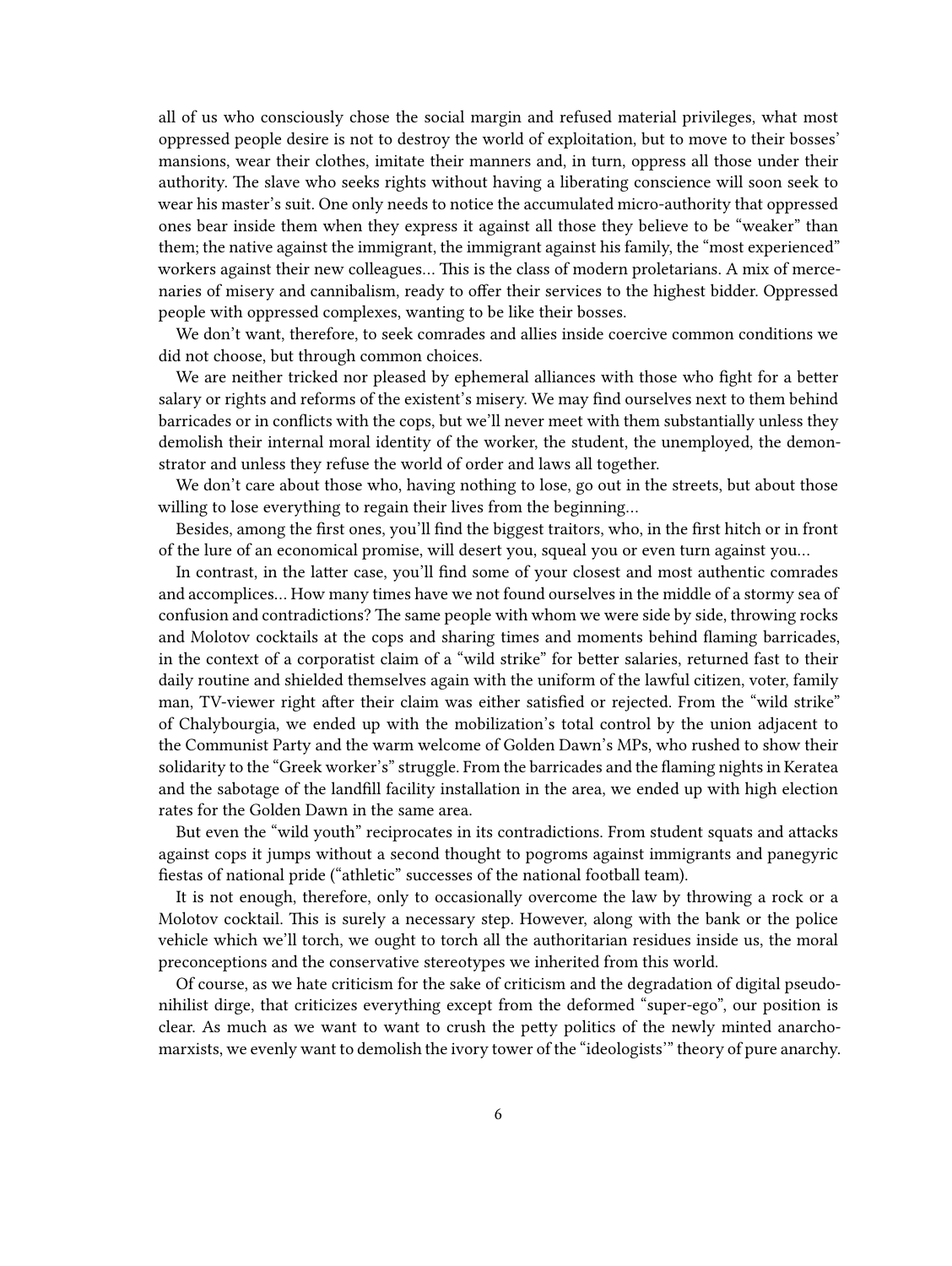We analyze and decode the complex of society's explosive contradictions, not to remain spectators and admire our "authority", but to organize strategically our anarchist attack. There are the so-called intermediate social struggles, some of which (i.e. students' squats) are interesting due to their composition and their diversion, which may trigger chaotic situations that are the ideal field of expression of our hatred for the system. Obviously, we'll not be absent from these struggles, without forgetting, of course, that the "ideal" is blotted by reality and what's left from the rose is the thorn.

However, as we don't cage ourselves into demands and reformist notions, we maintain our characteristics and don't lose ourselves in petty political discounts to become socially "liked". Therefore, we invade as anarchists and don't hide behind other social masks (unemployed, worker, demonstrator); in contrast, we wear the hood and attack, without fearing the pit of contradictions of the intermediate struggles.

So, if we want to destroy this world of organized exploitation and boredom, we must talk about the overcoming of classes and not wiggle the shroud of "class struggle" as a flag. Red anarchists that talk about class struggle have a corpse in their mouths which has begun to rot. In continuous anarchist insurrection, all classes are abolished. The individual, discovering in a liberating manner its conscious self, is in total rupture with the class of which it comes from, whether this is the proletarian one or the petty bourgeois. We refuse every class because it's a result of fissions triggered by the system. Every class bears inside it the characteristics and ethics of the existent. The beloved child of red "anarchists", the proletariat, carries inside it the ethics of labor, the pseudo-pride of patriotism, the worship of petty ownership, the remains of religious conservatism… This is the sad representation of the confusion which triumphs inside the intermediate reformist labor struggles that never overcome their myopic self to acquire an overall liberating perspective.

#### <span id="page-6-0"></span>**iii) About Black Anarchy**

We renounce, therefore, any notion of "class struggle" which, in its most radical form, the Marxist variation, aims to the conquest of power through the dictatorship of the proletariat. We spit on the "experts" of revolution, the communist leadership, the veterans and the "anarchist" personas of public relations that compete with each other for the position of the greatest helmsman of revolution.

Besides, liberation will come when we smash the heads of our self-appointed "liberators".

We refuse to wait for the objective conditions of mass uprising. The preparation of big masses as a precondition for the "revolution" against authority only triggers postponement.

We know we live in times of "crisis". Some ex-anarchists chose to follow the Marxist rhetoric of pragmatism, economism, thinking that they speak the language of political realism. They could not stand as anarchists; they'll prove to be incompetent as Marxists…

Their arguments already transform and lead to obsolete alliances with individuals and political milieus that define themselves in terms of political opposition. Anarchy no longer has anything to do with them…

We insist on anarchy's blackness.

In chaos, disorder, living dangerously, nihilism of action, in the armed confrontation with the existent, in the fire of the continuous anarchist insurrection.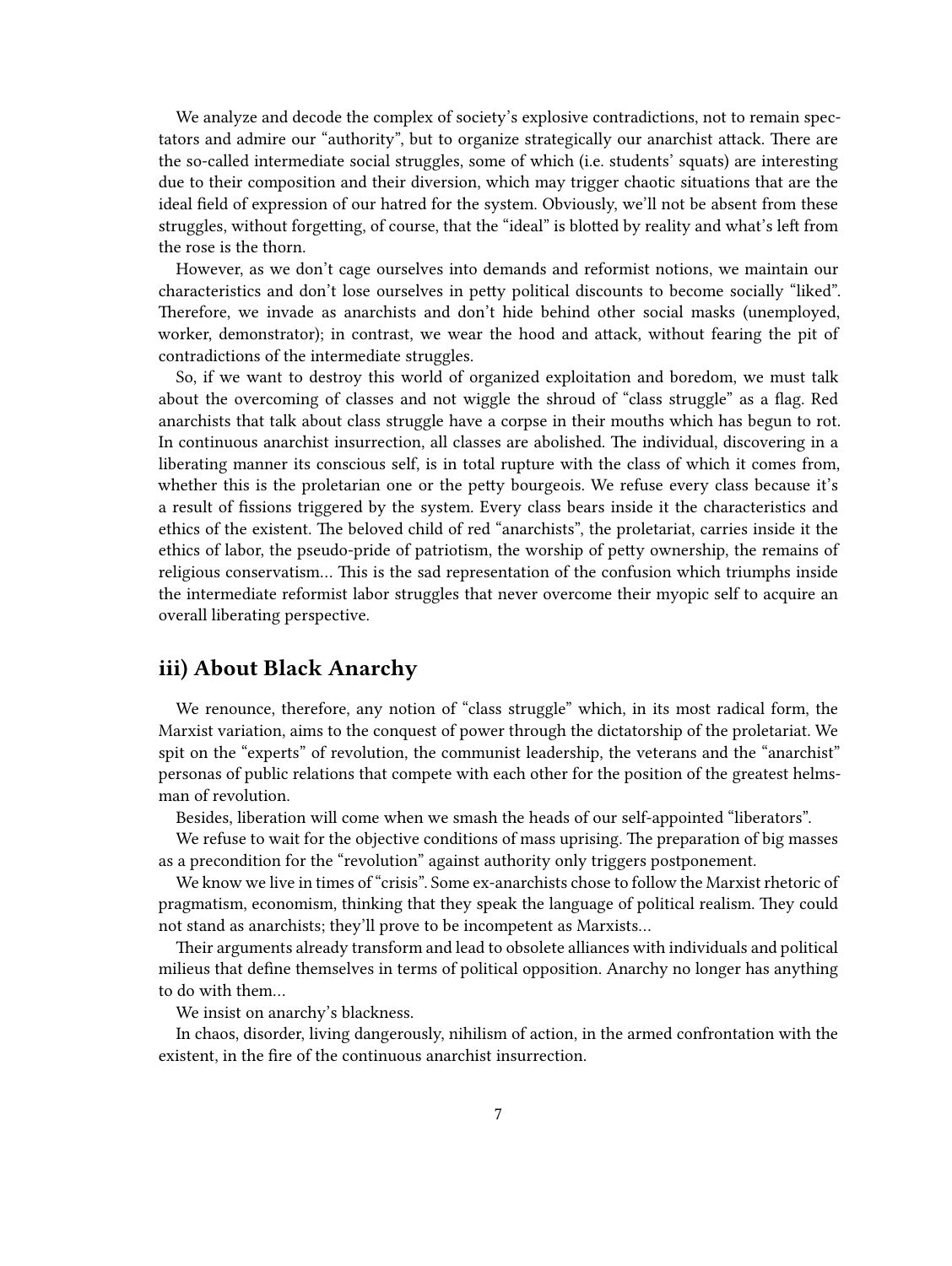We reject all the idealized principles that revolutionary theories talking about the future liberation and social harmony promise. Life offers no guarantees. The time is now and the place is here…

Let's be honest; we don't know how a liberated tomorrow will be "functional". That's exactly why it's liberated.

Because it'll be full of possibilities, questions and doubts. Whoever seeks for certain answers and Marxist certainties will soon seek the guarantee of authority and priesthoods of red power.

We maintain our questions and black flag…

This is black anarchy.

Anarchy, however, demands the organization of the new anarchist urban guerrilla, if we don't want it to degenerate into a meaningless poetic chatter, doomed to be followed by the alternative integration in the system. Concepts that are not armed, like anarchist individualism, nihilism end up being harmless words in the mouths of even more harmless individuals who confuse anarcho-nihilism with the subculture of "antisocial lifestyle".

Anarcho-nihilism combines the propaganda of words with the propaganda of shootings, fire, dynamite. Its dynamics is forged on the anvil of actions where consciousness and experience meet in a never ending dance and not in the keyboards of the digital world of noting.

Therefore, the anarchist urban guerrilla has the possibility to carry anarchy from abstract theory to practice where our desires are armed and trigger our own reality.

The Conspiracy of Cells of Fire and FAI are the reflection of our desires. We promote the creation of an informal network of cells and groups of anarchist affinity with the aim to diffuse the practical theory and attacks. We weave our own spider web… We organize our attacks against the outposts of the world of organized exploitation and boredom. We hit the banks, the police stations, the courthouses, the prisons, the ministries, the party offices, the corporate empires and whatever guards and reproduces the values of this world. Of course, we don't forget that new anarchist urban guerrilla's target is not just the blowing up of things and execution of authority's officers, but, simultaneously, the destruction of social relations that bear inside them the poison of power. Therefore, in parallel with the organization and diffusion of FAI and CCF via bullets and bombs, we desire to smash with our texts all these daily social conventions and slap the mentality of willing obedience that are half of the authority's power…

We hate the hand that holds the whip as much as we hate the back of those who uncomplainingly accept its hits…

Don't follow me… I'm not leading you…

Don't walk ahead of me… I'll not follow you…

Carve your own path… Become yourself…

WE ORGANIZE 10, 100, 1000 cells of Informal Anarchist Federation and Conspiracy of Cells of Fire

ATTACK FIRST AND ALWAYS FOR ANARCHY

Conspiracy of Cells of Fire – FAI/IRF Imprisoned Members Cell